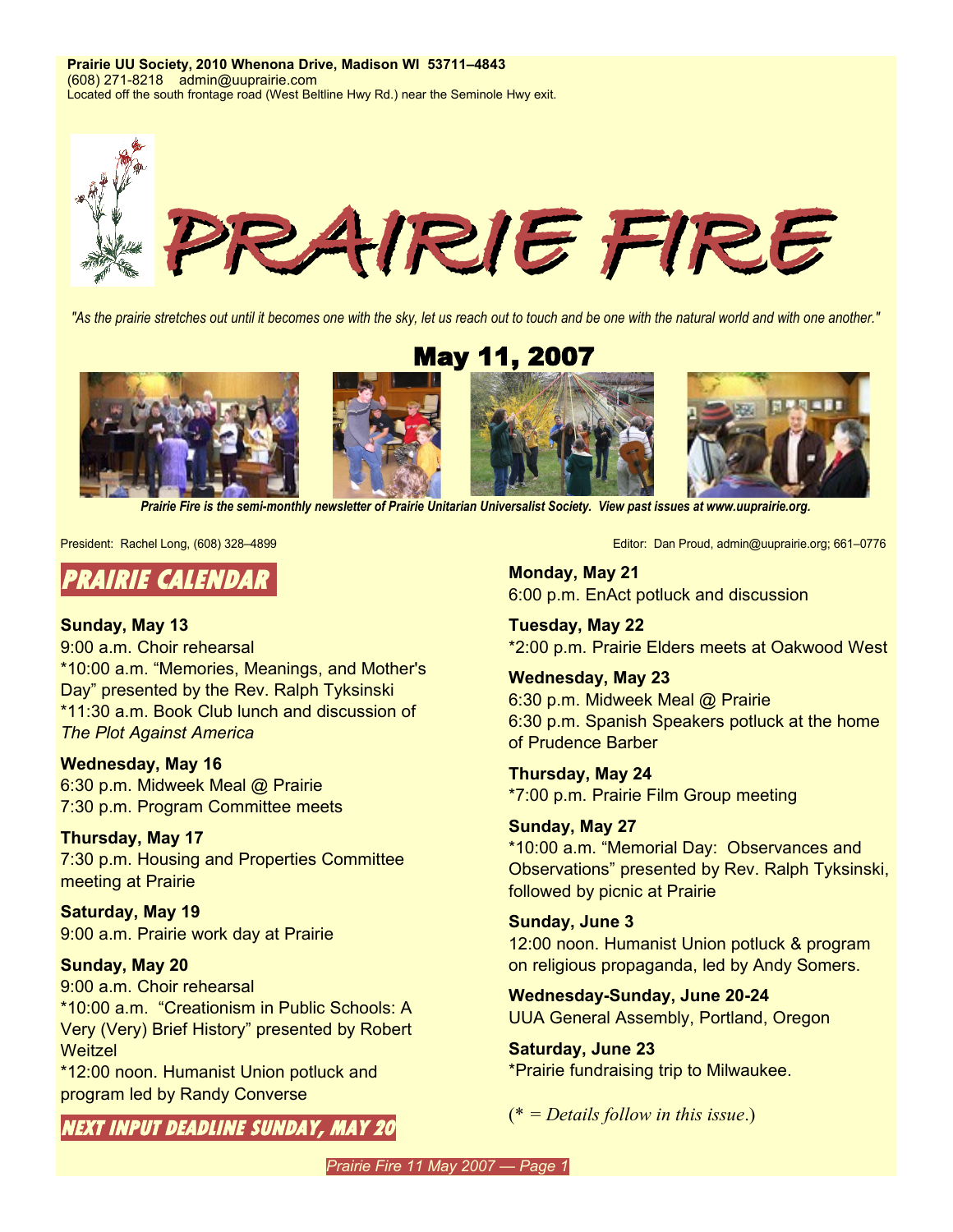## **DETAILS OF COMING PROGRAMS**

#### **Sunday, May 13**

We explore the question of whether the tragic toll that the shootings at Virginia Tech, the wars in Iraq and Afghanistan, the atrocities being brought upon innocents in the Darfur Genocide, the trauma from violence in our own society is creating a numbness in our collective psyche, or as one observer has said, we are becoming "saturated selves".

In exploring this we will also be visiting the making and meanings of Julia Ward Howe's "Mother's Day Proclamation."

#### **Sunday, May 20**

The program, "Creationism in Public Schools", is presented by Robert Weitzel. Bob taught Earth Science in middle and high school for 12 years. His essays regularly appear in *The Capital Times*. He has also been published in various papers, magazines, and Web sites.

Bob's proudest moment as a writer came when he received a scathing e-mail (a copy of a letter to the editor of *The Capital Times*) from the public relations director of James Dobson's Focus on the Family, taking him to task for an essay he wrote regarding abstinence-only sex education. Bob offered an evolutionary argument as to why this approach is bound to fail...which it has. He knew he was finally getting under the skin of the right...well, the wrong...people.

#### **Sunday, May 27**

We explore the need for and the use of a "Language of Reverence" in observing this Memorial Day, the fourth year of our nation at war.

## **OUR SOCIETY**

#### **PARISH MEETING VOTES FROM APRIL 22**

The spring parish meeting was held April 22, 2007. In addition to reviewing previous minutes, the treasurer's report, and the minister's report, the following actions were taken.

#### **Elections**

The following slate of officers was accepted for 2007-2008:

President: Rachel Long Vice-President: Anne Lundin Secretary: Jerry Simmons Treasurer: Kate Liu Finance: Norma Briggs Hospitality & Membership: Paula Pachciarz Housing & Property: Al Nettleton Long Range Planning: Marilyn Ruecking Program: Susan Herr-Hoyman Religious Education: Karen Deaton Social Action: Kathy Converse Denominational Affairs: Nancy Schraufnagel

We also selected Dirk Herr-Hoyman, Rosemary Dorney, and Mary Mullen to serve on the Committee on Committees (also known as the Nominating Committee). The Committee also will include one member chosen by the outgoing committee from its members, and another to be appointed by the incoming Board from its membership.

#### **Meeting House Project**

We discussed and voted on three resolutions that had been placed on the agenda by recommendation of the Board at its March 21, 2007 meeting. These were considered separately.

"*Be it resolved that Prairie suspend the processes directed at construction of a new meeting house at this time."* Following discussion, the resolution was accepted, with a vote of 39 yes, 11 no, and 2 abstaining.

"*Be it resolved that Prairie should place the building site on the market, with an objective of recovering the costs of purchase and financing."* Following lengthy discussion, the resolution failed, with 24 yes and 27 no.

"*Be it resolved that Prairie continue to occupy its current meeting house until such time as an affordable option for moving to a new meeting house that better meets the needs of the Society is identified."* This was accepted easily on a show of hands.

We then considered a resolution to appoint a committee "…*to ascertain whether needed funds will be available from members and friends, whether the present meeting house could be sold*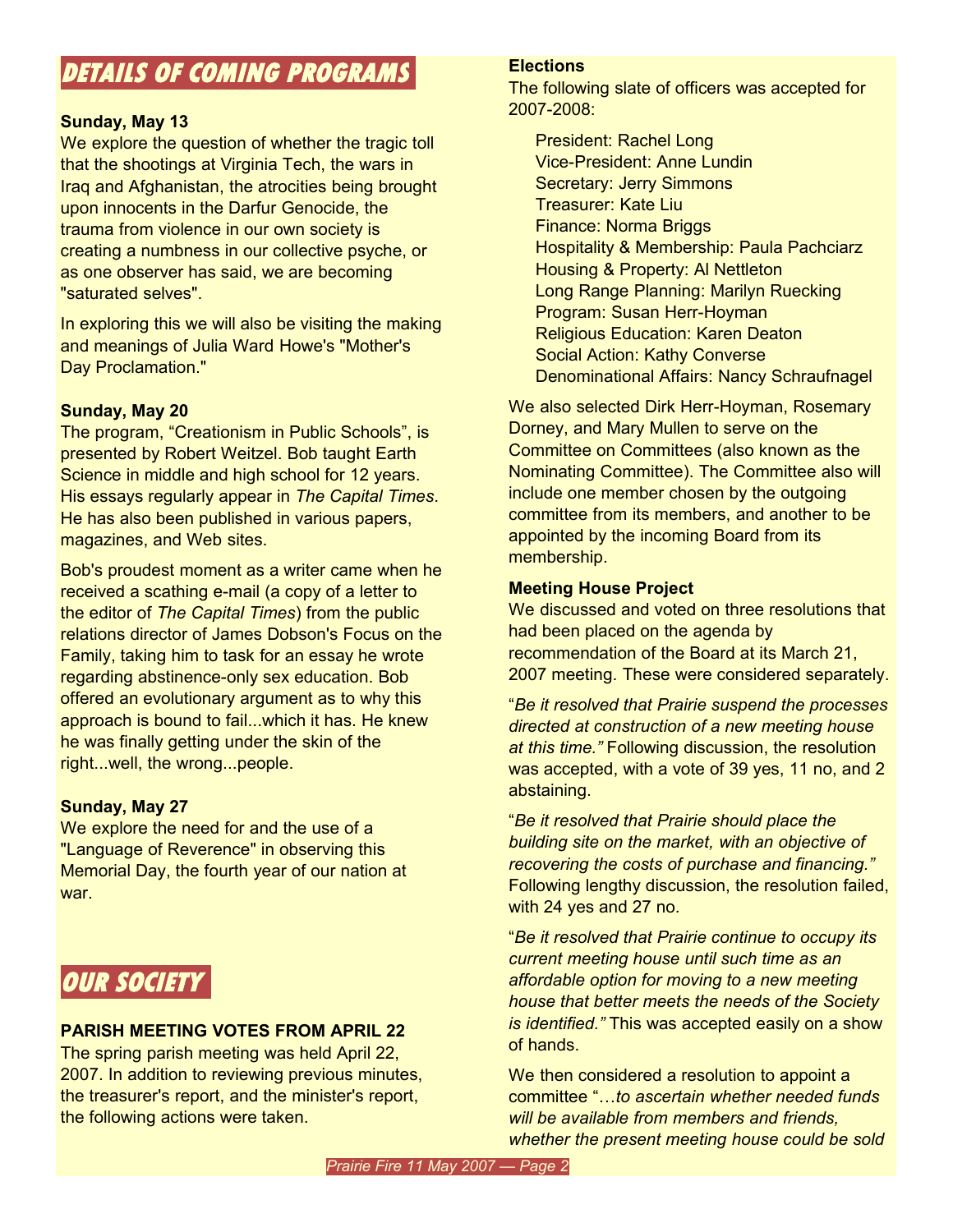*to a willing buyer for an adequate price, and whether Prairie could support the operating cost of a new meeting house on the Fitchburg site,"* with the resolution also including further details regarding the rationale, makeup, and proposed activity of the committee. Following discussion, we voted to table this resolution and direct the Board to develop recommendations regarding it.

#### **Bylaw Changes**

Two changes to the bylaws were approved. The first change resolved a conflict in the current bylaws regarding selection of lay ministers, by adding to the responsibilities of the Program committee "selecting lay ministers in accordance with Article VIII.B." The second change added a Youth Member to the Executive Board: "The Youth Member is a person between the ages of 16 and 24. She or he is a fully participating officer of the society, and is responsible for such duties as may be determined from time to time by the Executive Board."

Various Committee reports were also distributed during the course of the meeting, but there was not time for discussion of these.

*Jerry Simmons, Secretary*

#### **UPCOMING BOOK CLUB SELECTION**

The Prairie Book Club meets monthly after the Sunday service at Prairie. Bring food to share. Anyone who has read the book or simply wants to listen to the discussion is welcome to attend.

**Sunday, May 13**. *The Plot Against America* by Philip Roth. Fiction, "an alternate history where Franklin Delano Roosevelt is defeated in the presidential election of 1940 by Charles Lindbergh...and Jewish-American families like the Roths are persecuted on various levels. The narrator and central character in the novel is the young Philip, and the care with which his confusion and terror are rendered makes the novel as much about the mysteries of growing up as about American politics. (Wikipedia) 400 pp, \$1.15 & up.

#### **Sunday, June 10** *Eats, Shoots & Leaves: The*

*Zero Tolerance Approach to Punctuation* by Lynne Truss and Bonnie Timmons. Try this critical review, which will make you want to read the book to see if you agree:

[http://www.newyorker.com/critics/books/articles/0](http://www.newyorker.com/critics/books/articles/040628crbo_books1?040628crbo_books1) [40628crbo\\_books1?040628crbo\\_books1](http://www.newyorker.com/critics/books/articles/040628crbo_books1?040628crbo_books1) [<http://www.newyorker.com/critics/books/articles/](http://www.newyorker.com/critics/books/articles/040628crbo_books1?040628crbo_books1) [040628crbo\\_books1?040628crbo\\_books1>](http://www.newyorker.com/critics/books/articles/040628crbo_books1?040628crbo_books1) . 228 pages, \$0.92 and up.

#### **COMMITTEE MEMBERS SOUGHT FOR H&P**

Come and join the Prairie Housing & Property Committee! If you have skills in maintenance, aesthetics of design or decorating, gardening, cleaning, organizing, and discarding excess stuff, we need you on the committee. Meetings are scheduled at 7:30 p.m. on **Thursday, May 17** and **Thursday, June 14**, with the goal of developing a plan for building improvements for the next year.

#### **PRAIRIE WORK DAY ON SATURDAY, MAY 19**

There will be a Prairie Workday on **Saturday, May 19.** We will do yard work, if the weather is good, and clean out the corners of the building. Bring tools, cleaning supplies and food to share for lunch. I'll provide beverages.

*Al Nettleton, Housing & Property Chair*

#### **FILM GROUP VIEWING ON MAY 24**

For the Prairie Film Group, the curtain will go up at 7:00 p.m. on **Thursday, May 24** to view *Brothers*, a 2004 film from Denmark written by Anders Thomas Jensen and Susanne Bier. Bier also directs this microscopic examination of the intricacies of family bonding, the significance of the blood ties between brothers, and the effects of one of the brutal realities of war on every individual member of a family.

Bring a snack to share.

## **PRAIRIE WEB SITES**

Society Home Page: http://uuprairie.org/ News Group: <http://groups.yahoo.com/group/> prairienews/

Views: <http://groups.yahoo.com/group/> prairieviews/

Social Action: http://socialaction.madisonwi.us Humanist Union: [http://humanist.madisonwi.us](http://humanist.madisonwi.us/)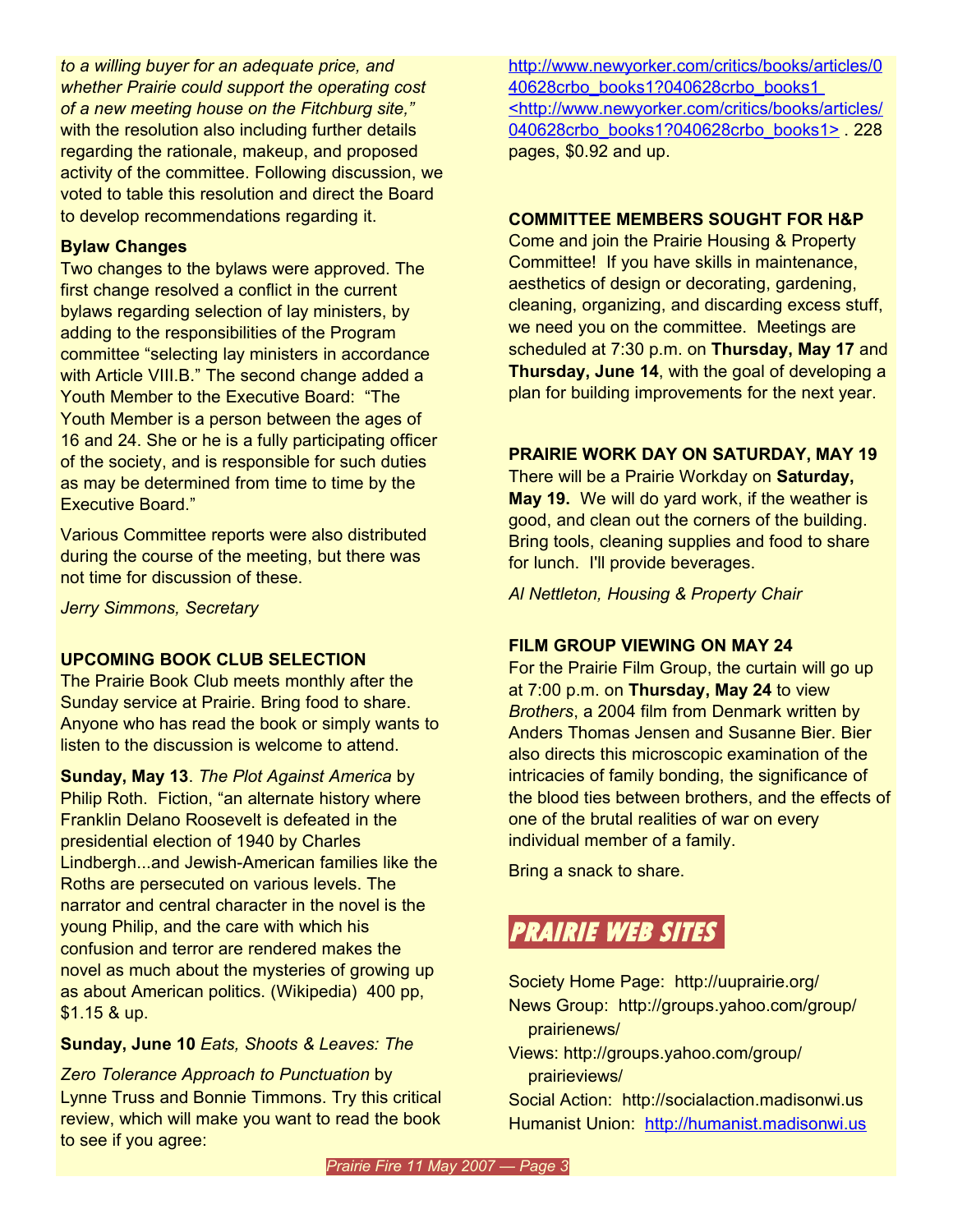#### **REV. RALPH'S RUMINATIONS**

On **Sunday, April 22,** at our annual parish meeting we voted on resolutions that



represented differences of perspectives on those resolutions. Without unanimous agreement there continues to be concerns and questions regarding, "What next?", "What options are worthy of full congregational support?"

The voting results were difficult and for some quite painful. From my perspective I observed that a civil tone and a non *ad hominem* behavior was practiced. That was positive and I believe to be in keeping with our Unitarian tradition of aspiring to practice covenanted relationships.

By using the term "covenanted relationships" I am referring to our practice as a free and liberal congregation that we can accomplish more as a community than as isolated/individual selves. Our religion requires that we use our collective thinking, our collective will, our collective passion, and our collective resources, more than any one of us can do alone. Though we never get beyond the possibility of error or fallacious reasoning, our best efforts can be and will be tested within an ongoing and faithful community that is part of a loving and rational tradition. This does not mean that we have insulated ourselves from the promise or perils of change or, as Buddhists would say, "Impermanence."

The visit of the Dalai Lama to Madison, May 2, 3, and 4, may have reminded us of the wisdom of this tradition when we experience the sadness of loss by an accident or the ways of democratic processes.

Achaan Chah Subato, the great Theravandan meditation master, once said about broken glasses (think here of disappointment or loss):

"One day some people came to the master and asked, 'How can you be happy in a world of such impermanence, where you cannot protect your loved ones from harm, illness and death?' The master held up a glass and said, 'Someone gave me this glass, and I really like this glass. It holds my water admirably and it glistens in the sunlight. I touch it and it rings! One day the wind may blow it off the shelf, or my elbow may knock it from the

table. I know this glass is already broken, so I enjoy it incredibly.'"

Congregational living and decision-making is complicated and can be perplexing. As Prairie moves forward with a new Board, we are given a new Spring in our community. May we all consider this as a new beginning. In doing so, may we also appreciate the passingness of things, of events, of persons who have served in those important yet fragile roles of leadership in our communal life. There is newness and transitoriness within our interdependent web of living. There is purpose and wonder awaiting for us in this existence. And as hard as it can be to face, the simple Buddhist perspective says; "this very moment is the only place we will find life and love and meaning."

May we think of this and realize it may be an opportune time to say "I'm sorry" or "Thank you" or choose to take a walk, or take the time to have that conversation you've been putting off.

This is a new season for Prairie. A new beginning. Hope is with us!

Happy to be journeying with you,

*Ralph*

#### **PARTAKE IN THE JOY AND BEAUTY OF SPRING: A DAY IN MILWAUKEE**

The Prairie Unitarian Society invites you to a bus tour of Whitnall Park, Milwaukee Art Museum, and lunch at the 4-star restaurant Bacchus on **Saturday, June 23.**

It's hard to believe that it's been three years since our last trip to the beautiful display of roses and peonies at THE BOERNER BOTANICAL GARDENS WHITNALL PARK at HALES CORNERS, where you will see more than a thousand roses of all varieties. Gardeners should bring their pencils and notebooks and everyone may want his or her camera. The rose gardens are arranged for easy walking; there are benches on which to sit and rest, and you will want to visit the lovely gift shop, which is full of garden motif gifts either for yourself or for your gardening friends.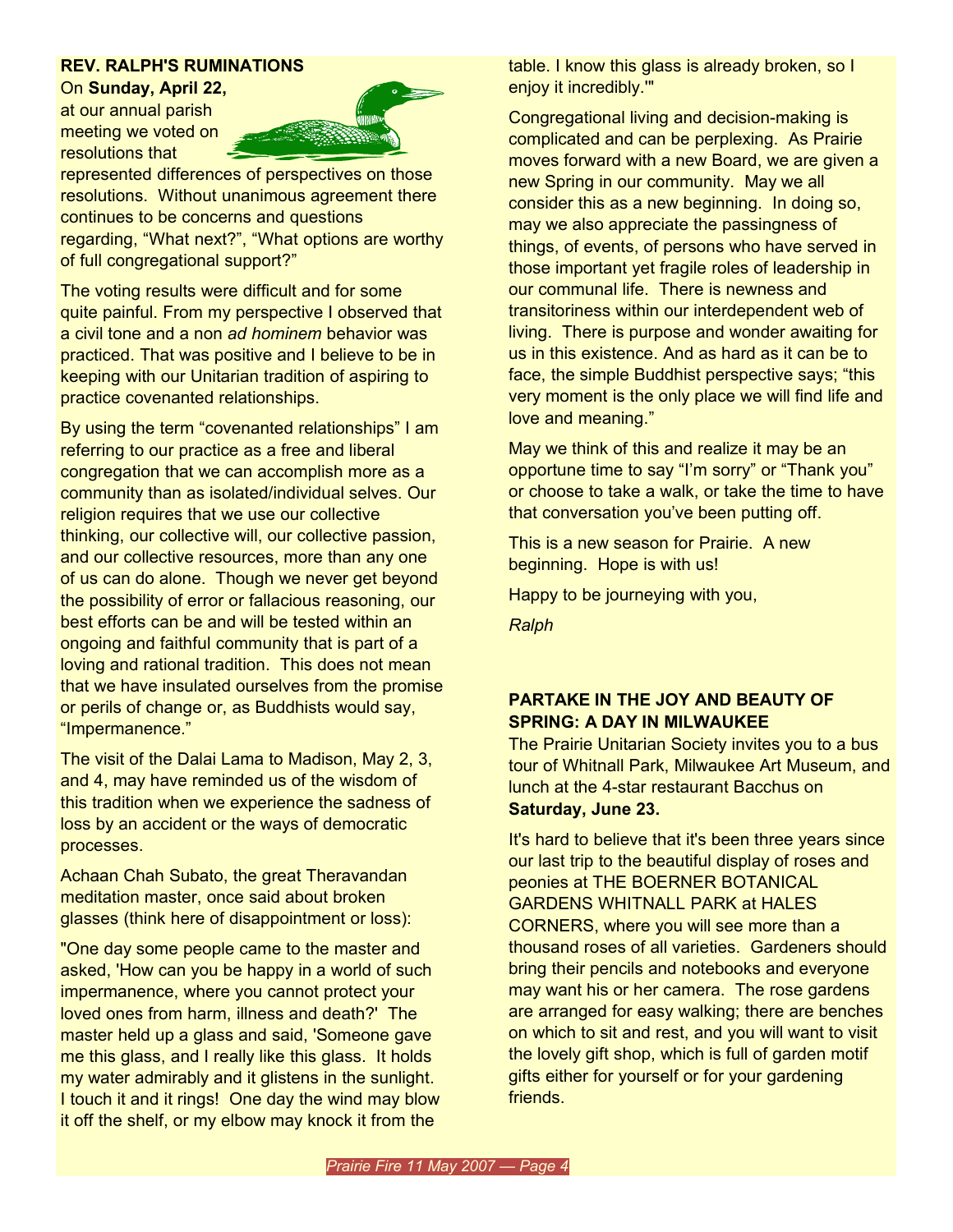Just before noon, we will reboard our comfortable, air-conditioned Badger bus to enjoy A SUPERB LUNCH AT THE FOUR-STAR BARTOLOTTA RESTAURANT BACCHUS, where you will have a choice of a vegetarian pasta meal with tomato sauce, mozzarella, basil, tomatoes, and vegetables over genelli; Atlantic Salmon with Dijon Mustard and Herb crumbs over Spinach with a rich red-wine sauce; or Grilled Pesto Chicken Salad with golden raisins, pine nuts and romaine lettuce with grilled country bread. Accompanying your entree will be soup or salad, a beverage, and desert.

After lunch our bus will take us the two short blocks to the: MILWAUKEE ART MUSEUM for the exhibit PISSARRO: CREATING THE IMPRESSIONIST LANDSCAPE. This exhibit the only Midwest venue—traces, in more than fifty paintings, Camille Pissarro's artistic evolution from a traditional landscape painter of formal Salon composition in the 1860's to a pioneering and daring impressionist at the time of his entries for the first impressionist exhibition in 1874.

Cost of trip is \$ 62, and check made out to Prairie U.U. Society is due no later than **27 May**. Price includes transportation, lunch and both entrance fees. Mail your check to: Pat Watkins, 230 N. Meadow Lane, Madison, WI 53705-3331. Include the meal choice slip with your check, and write your choice of pick-up location on the memo line. Also, make sure your phone number is on the check.

Pick-up locations are UW Credit Union on University Avenue by Midvale Blvd. at 8 a.m. and South Towne Mall at 8:20 a.m. (could consider a stop downtown at Meriter). Return by 5:45 p.m.

For questions, call Pat at 233-5795. A written confirmation with all travel details will be mailed to you by June 8.

#### **HUMANIST UNION MEETS ON JUNE 3**

**Humanist Union** meets next on **Sunday, June 3**. Andy Somers will follow up on his series of programs on propaganda at Prairie by leading a discussion on *Religious Propaganda: How to recognize and deal with it*. Potluck lunch at noon, presentation and discussion about 12:20 to 1:30 p.m. Future Humanist Union programs are posted at <http://humanist.madisonwi.us/events.htm.>

#### **PRAIRIE ELDERS MEETING**

Prairie Elders meets **Tuesday, May 22**, 2:00-3:50 p.m., at the Nakoma Room, Heritage Oaks Building, Oakwood Village West.

Good times and mutual support are Prairie Elders' goals. The good times rolled aplenty at our April meeting. Seventeen of us chuckled and guffawed as participants related humorous personal stories of childhood exploits and adult embarrassments.

For many of us, "good times" also include meaty discussions on important issues. Our round-robin commentaries alternate each month between a topical issue and personal stories on selected subjects. This month's topic is a serious one.

MAY Topic: "Current Threats to the Separation of Church and State." Rob Boston's article in the March 2007 issue of *Church and State* provides a good overview. Those interested in reading it may contact Doleta Chapru (before **May 15**) for the publication or find it on the Web at www.au.org. Search on "avalanche bad bills".

#### SCHEDULE:

1:30 Nakoma Room opens 2:00 Introductions 2:20 Topic presentation and discussion 4:00 Vacate room

REFRESHMENTS: Please bring snacks to pass, if convenient. Beverages are furnished. Bring your own beverage cup if you can.

DIRECTIONS: Oakwood Village West is in the 6100 block of Mineral Point Road several blocks west of Whitney Way. Follow the main entrance road veering left and up the hill. Heritage Oaks is the new building on the right. Its visitor parking entrance is directly across from Oakwood's onestory Resale Shop. The parking lot's automatic door is to the right of two yellow posts and marked by a yellow arrow on the driveway. Drive in and find a spot near the clearly marked elevator shaft. The Nakoma Room is on the first floor. From the elevator go to the right and past the mail boxes. Turn left by the reception desk. There are also a few handicapped stalls farther up the hill in front of Heritage Oak's main entrance. Enter there and turn right immediately past the receptionist's desk.

ABOUT US: For further information please contact Donna Murdoch 238-3802, Rosemary Dorney 238-4382 or Rose Smith 233-3363.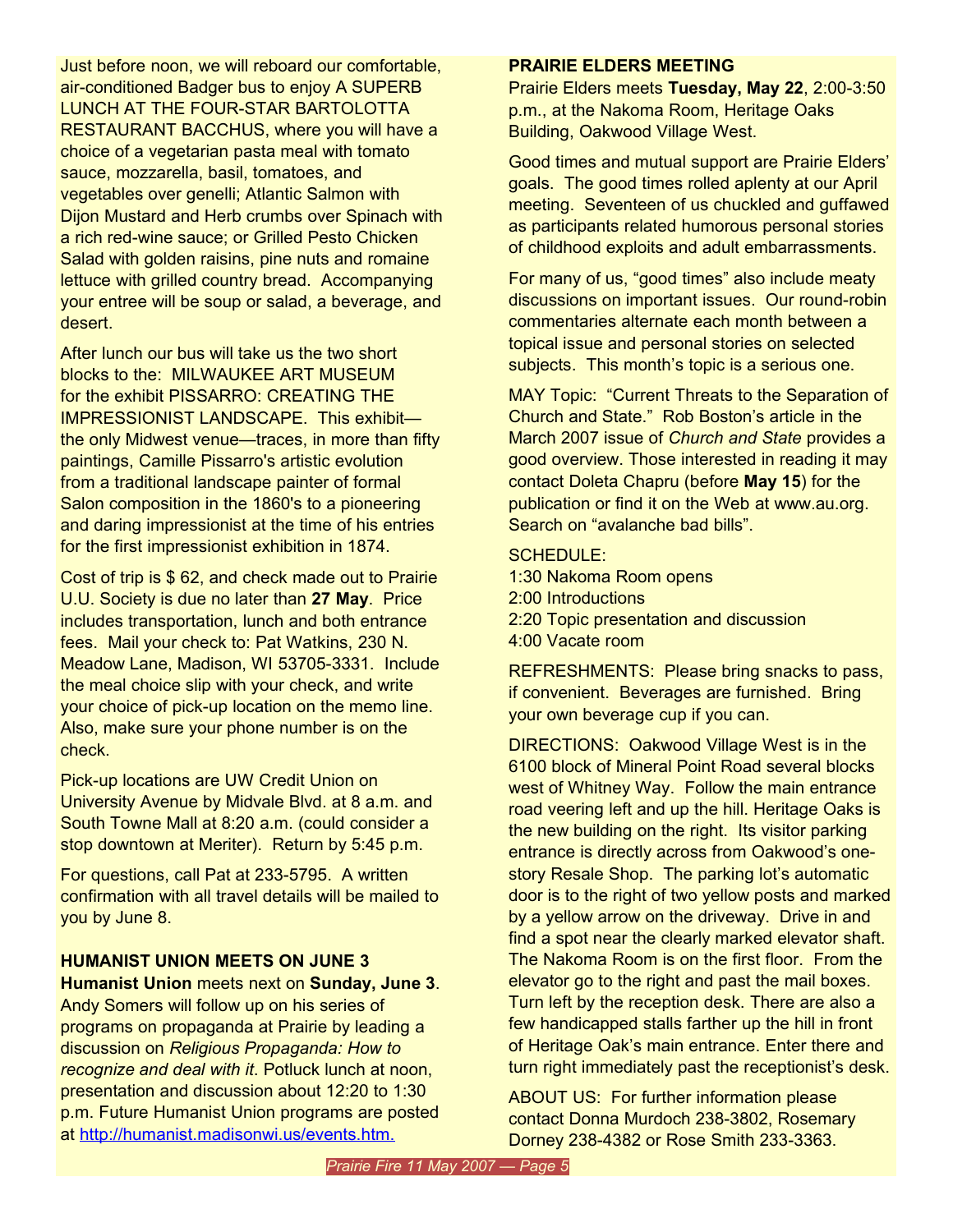#### **GET CREATIVE! DESIGN A PRAIRIE LOGO!**

The Communications and Publicity committees are developing a Prairie UU logo or graphic, suitable for all kinds of uses: T-shirts, signs, coffee cups, bumper stickers, Web site, etc.



We are collecting ideas, sketches, and samples. On **May 20** and **27**, we will display the contributions and collect feedback before and after our services, to aid in selecting one. Here are some guidelines, if you are interested in creating something:

- The image should include the words "Prairie UU" and the phrase "Open Hearts, Open Minds".

- You may also wish to include a chalice (there are many chalice images on the UUA Web site: archive.uua.org/CONG/chalices/)

- The image should be very bold and simple. Think of solid areas of black ink on white paper, rather than shaded pencil or watercolor images. This simplicity will allow the image to be printed at different sizes and on different backgrounds without losing its impact.

- If possible, please submit a digital image. Refer to this Web site for more detailed specifications: cafepress.com/cp/info/sell/images/

- If you are not comfortable using computer graphics, give us a paper copy (on a pure white background), and we will scan it into a digital file.

- If you have a great concept, but are not an artist, give us a rough sketch as soon as possible.

Give your creative work to Karen Deaton ([karendeaton\(at\)tds.net](mailto:karendeaton@tds.net)) or Dirk Herr-Hoyman ([hoymand\(at\)danenet.org\)](mailto:herrs@danenet.org) by e-mail, mail, or in person.

*Karen Deaton*

## **RELIGIOUS EDUCATION**

Flowers are blooming, birds are singing and we're finishing up our final few classes in our UU Principles and Heritage curriculum.



This Sunday will be our final

Spirit Circle. We'll discuss upcoming events and talk about what we've learned and say farewell to our graduating senior, Mei-Lien Converse.

**May 20** will be the last day of regular classes. **May 27** we'll have Game Day, and **June 3** will be our transition service. Our transition service will recognize all the hard work our volunteer teachers have done throughout the year. They deserve much praise for all that they have done for our program.

We'll also recognize our two 8th-graders transitioning to high school next year: Gavin McFarland and Seth Gutknecht. Finally, we'll recognize and welcome our new RE students.

I'll also be talking about the RE program for next year: World Religions. If you haven't taught yet, this would be the year. Students will be learning about Eastern and Western traditions, exploring various churches and temples, and meeting new people. We are in need of teachers and chaperones for these events. Please let me know if you are willing to help out for the 2007-2008 school year.

*Rebecca Malke (YREC) [youthcoordinator@uuprairie.org](mailto:youthcoordinator@uuprairie.org)*

### uuuuuuuuuuuuuuuuuuuuuuuuuuuuuuuuuuuuuuuu **simple ways to help your congregation grow**

Developed by Art Brewer, First Unitarian Congregation of Toronto

- host a party and invite members of the congregation and non-members
- participate in a community event that reflects uu principles
- serve on your publicity committee
- link your favorite social justice cause to the congregation
- wear a uu t-shirt

#### uuuuuuuuuuuuuuuuuuuuuuuuuuuuuuuuuuuuuuuu